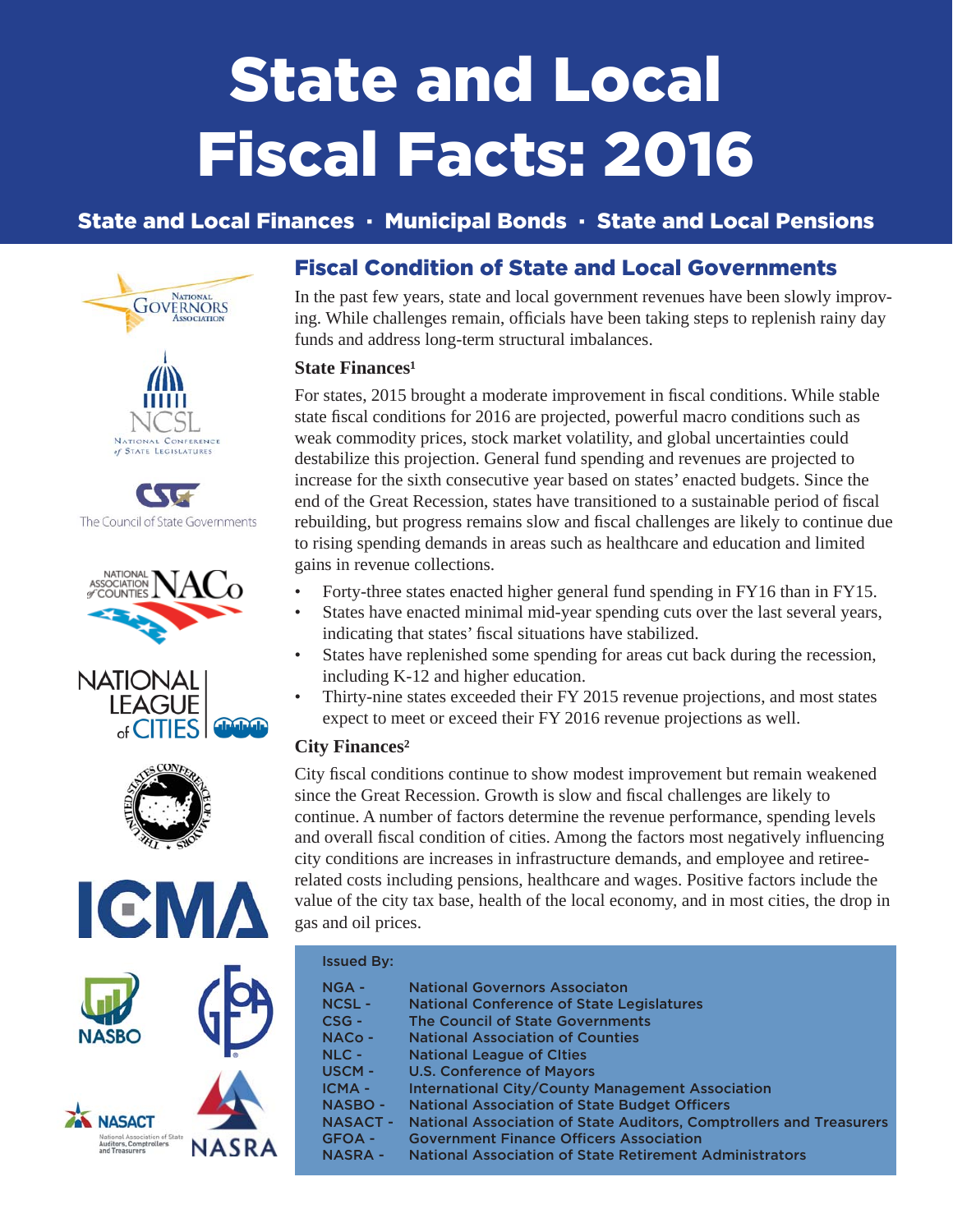- Property tax revenue has increased and is anticipated to have positive growth in 2016.
- Sales and income tax revenues continue to show positive rates of increase.
- Ending balances have returned to pre-recession levels.
- Despite improvements in tax sources, and in the general fund, the pace of growth is concerning. Cities are operating at only about 90 percent of prerecession revenues.
- City finance officers are optimistic but more fiscally conservative and are cautiously preparing for the next economic downturn.
- Management of infrastructure and employee-related costs and volatilities such as gas and oil prices, inflation and state aid could continue to affect fiscal sustainability long term.

## **County Finances³**

For counties, recovery has accelerated; however, challenges remain. County economies grew strongly last year, yet most have not returned to pre-recession levels on jobs and unemployment. Notably:

- Recovery accelerated on unemployment rates and home prices, but GDP recovery was less pronounced.
- Economic recovery is spreading more rapidly, but most economies still have not recovered.
- Economic recovery is creating an uneven geography of opportunity.
- Real wage growth has not kept pace with productivity gains.

## **Municipal Bankruptcy**

While the fiscal condition of state and local governments as a whole is improving, there are governments where fiscal stress continues. Generally, these governments' fiscal troubles are based on long-standing economic problems and other unique circumstances. It is important to note that bankruptcy, while headline-grabbing, is rare and is not an option for most localities.

- Bankruptcy is not a legal option for state sovereign entities. States have taxing authority and have constitutional or statutory requirements to balance their budgets.
- States determine whether their political subdivisions may pursue bankruptcy in the event of insolvency.
- Only 12 states authorize Chapter IX bankruptcy filings for their general purpose governments and 12 states conditionally authorize such filings. Twenty-six states have either no Chapter IX authorization or such filings are prohibited.
- Bankruptcies remain rare and are a last resort for eligible municipal governments. Since 2010, only 9 out of 51 filings have been by general-purpose

governments. The majority of filings have been submitted not by cities, but by lesser-known utility authorities and other narrowly-defined special districts throughout the country.**<sup>4</sup>**

• Chapter IX of the federal Bankruptcy Code does not provide for any federal financial assistance, and filing under this section of the law is not a request for federal funding.

## **Federal Intervention**

The Founding Fathers believed in a balance between state and federal power. The 10th Amendment reads "The powers not delegated to the United States by the Constitution, nor prohibited by it to the States, are reserved to the States respectively, or to the people." State and local governments can weather difficult economic periods and officials are taking steps to restore fiscal stability. Interference in the fiscal affairs of state and local governments by the federal government is neither requested nor warranted. Long-term issues such as outdated methods of taxation, rising health care costs and growing pension liabilities are already being discussed by state and local government leaders and changes in many areas are underway.

# Municipal Bonds

Municipal securities are predominantly issued by state and local governments for governmental infrastructure and capital needs purposes, such as the construction or improvement of schools, streets, highways, hospitals, bridges, water and sewer systems, ports, airports and other public works. Between 2003 and 2014, states, counties, and other localities invested \$3.5 trillion in infrastructure through long-term tax-exempt municipal bonds<sup>5</sup>; the federal government provided \$1.46 trillion. 6

On average, 11,600 municipal issuances are completed each year.

The principal and interest paid on municipal bonds is a small and well-protected share of state and municipal budgets:

- Debt service is typically only about 5 percent of the general fund budgets of state and municipal governments.
- Either under standard practice or as required by law or ordinance, debt service most often must be paid first before covering all other expenses of state and municipal governments.
- Municipal securities are considered to be second only to Treasuries in risk level as an investment instrument. The recovery rate of payment for governmental debt far exceeds the corporate recovery rate.

## **Types of Debt and Default**

Municipal debt takes two forms: General Obligation, or GO Debt, backed by the full faith and credit of a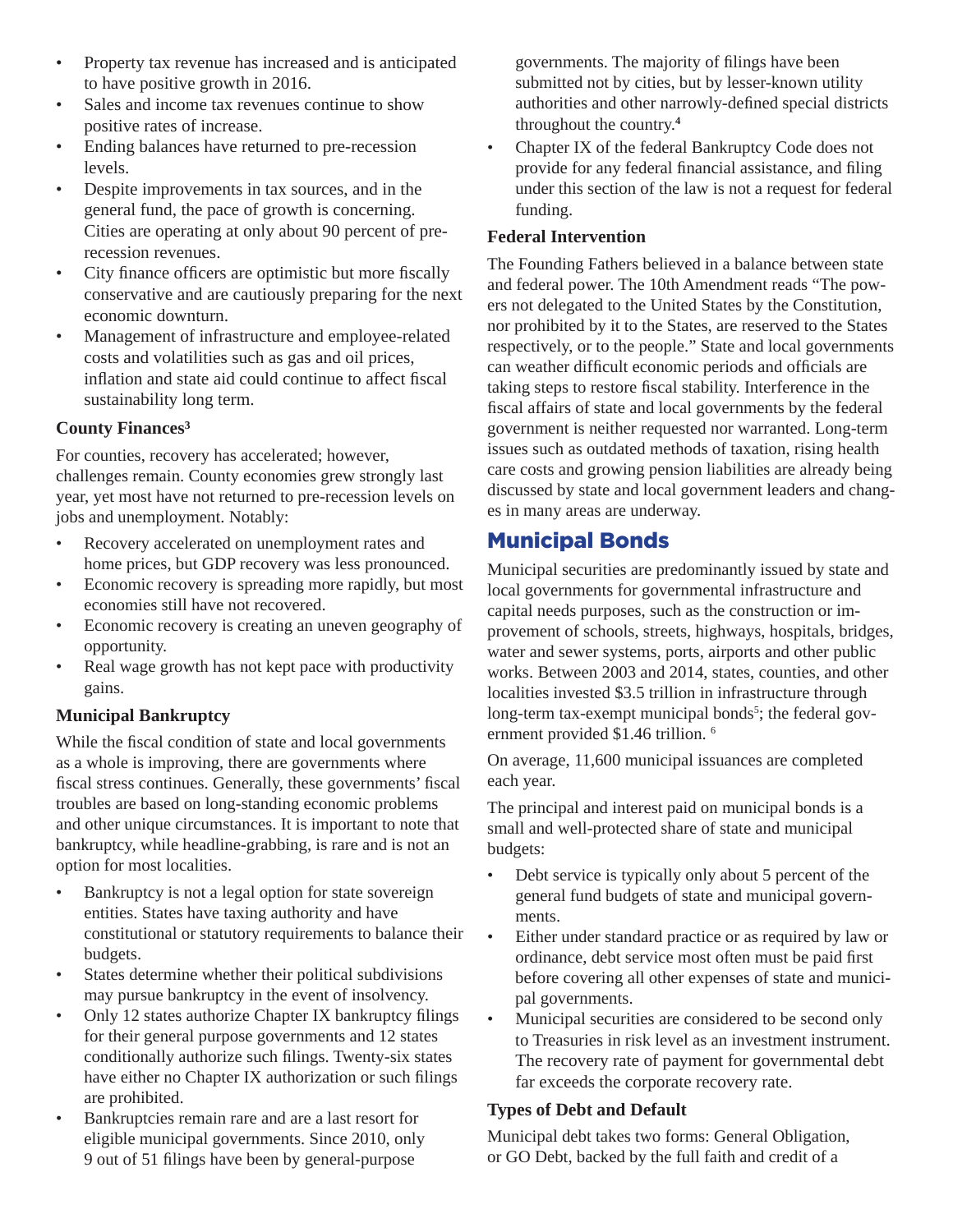general purpose government like a state, city, or county; and Non-GO debt issued by governments and special entities that is usually backed by a specific revenue source (special taxes, fees or loan payments) associated with the enterprise or borrower.

There are two types of defaults: (1) the more minor "technical default," where a covenant in the bond agreement is violated, but there is no payment missed and the structure of the bond is the same and (2) defaults where a bond payment is missed, or in the rare event that debt is restructured at a loss to investors.

From 1970 through 2014, there were 92 rated municipal bond defaults, of which only six were rated city or county governments. The majority of rated defaulted bonds were issued by not-for-profit hospitals or housing project financings.

Historically, municipal bonds have had lower average cumulative default rates than global corporates overall and by like rating category. Between 1970 and 2013, the average 10-year default rate for Moody's Aaa-rated municipal bonds was zero compared to a 0.49 percent default rate for Moody's Aaa-rate corporate bonds.7 Furthermore, over the last five years, during which state and local governments struggled to recover from the Great Recession, rated state and local GO defaults were remarkably low at 0.005 percent.<sup>8</sup>

- In the double-A rating category to which the majority of municipal ratings were assigned, average cumulative default rates are much lower for municipals than for corporates with the same double-A symbol. 9
- There has been only one state that has defaulted on its debt in the past century, and in that case bondholders ultimately were paid in full.

#### **Federal Tax Exemption**

The federal tax exemption for municipal bonds is an effective, efficient and successful way for state and local governments to finance infrastructure. Municipal securities existed prior to the formation of the federal income tax in 1913. Since then, the federal Internal Revenue Code has exempted municipal bond interest from federal taxation. Between 2000 and 2014 the federal exemption saved state and local governments an estimated \$714 billion in additional interest expenses.10 Many states also exempt from taxation the interest earned from municipal securities when their residents purchase bonds within their state. Because of the reciprocal immunity principle between the federal government and state and local governments, state and local governments are prohibited from taxing the interest on bonds issued by the federal government.

# State and Local Pensions $11$

Although some state and local government pension trusts are fully funded with enough assets for current pension

obligations, there are legitimate concerns about the extent of underfunding in certain jurisdictions. In most cases, a modest increase in contributions to take advantage of compound interest, or modifications to employee eligibility and benefits, or both, will be sufficient to remedy the underfunding problem.12

#### **Signifi cant Reforms Enacted**

State and local employee retirement systems are established and regulated by state laws and, in many cases, further subject to local governing policies and ordinances. Federal regulation is neither needed nor warranted, and public retirement systems do not seek federal financial assistance. State and local governments are taking steps to strengthen their pension reserves and operate under a longterm time horizon.

- Between 2009 and 2014, every state made changes to pension benefit levels, contribution rate structures, or both. Many local governments have made similar fixes to their plans.<sup>13</sup>
- Although pension obligations in some states are backed by explicit state constitutional protections or statutes, states generally are permitted to change retiree health benefits, including terminating them, as they do not carry the same legal protections. Therefore, it is misleading to combine unfunded pension liabilities with unfunded retiree health benefits.
- Thirty-three states hold approximately \$33 billion in other post-employment benefits (OPEB) assets as of FY 2013. This figure is up from 18 states reported for the period FY 2009-FY 2011. At the same time, state government units offering retiree health care benefits have declined during the past decade.<sup>14</sup>

#### **Pension Finances**

Public retirees and their employers contribute to their pensions while they are working. Assets are held in trust and invested in diversified portfolios to prefund the cost of pension benefits<sup>15</sup> for over 14 million working and 9 million retired employees of state and local government.<sup>16</sup> Public pension assets are accumulated, invested, and paid out over decades, not as a lump sum.

- Public employees typically are required to contribute 5 to 10 percent of their wages to their state or local pension. Since 2009, 36 states have increased required employee contribution rates.<sup>17</sup>
- As of September 30, 2015, state and local retirement trusts held \$3.56 trillion in assets.<sup>18</sup>
- For most state and local governments, retirement systems remain a relatively small portion of their budget. On average, the portion of combined state and local government spending dedicated to retirement system contributions is four percent.19 Current pension spending levels vary widely and are sufficient for some entities and insufficient for others.